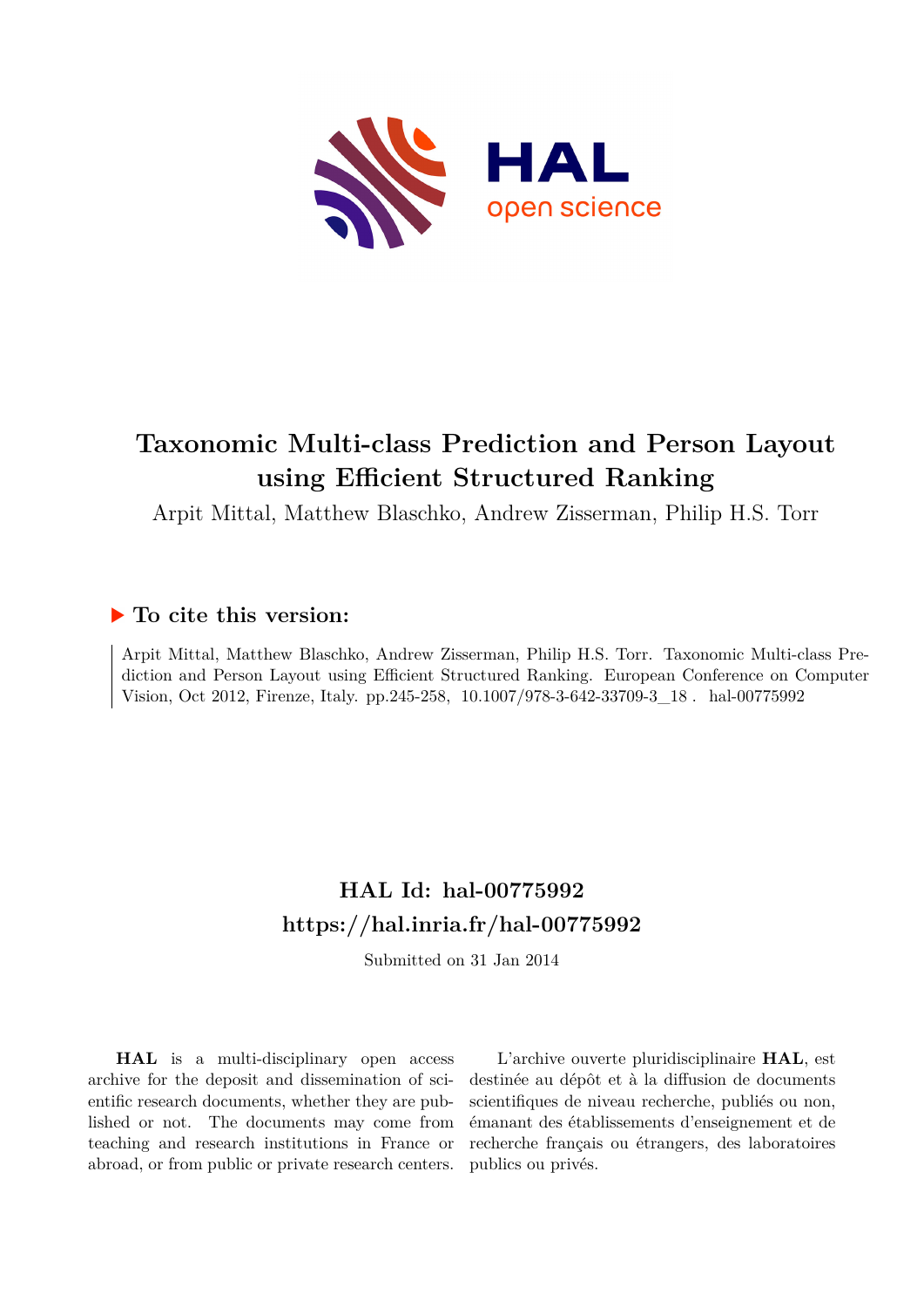# Taxonomic Multi-class Prediction and Person Layout using Efficient Structured Ranking

Arpit Mittal<sup>1</sup>, Matthew B. Blaschko<sup>2</sup>, Andrew Zisserman<sup>1</sup>, and Philip H. S. Torr<sup>3</sup>

<sup>1</sup> Department of Engineering Science, University of Oxford, UK

<sup>2</sup> Center for Visual Computing, École Centrale Paris, France  $\star$ 

<sup>3</sup> Department of Computing, Oxford Brookes University, UK

Abstract. In computer vision efficient multi-class classification is becoming a key problem as the field develops and the number of object classes to be identified increases. Often objects might have some sort of structure such as a taxonomy in which the mis-classification score for object classes close by, using tree distance within the taxonomy, should be less than for those far apart. This is an example of multi-class classification in which the loss function has a special structure. Another example in vision is for the ubiquitous pictorial structure or parts based model. In this case we would like the mis-classification score to be proportional to the number of parts misclassified.

It transpires both of these are examples of structured output ranking problems. However, so far no efficient large scale algorithm for this problem has been demonstrated. In this work we propose an algorithm for structured output ranking that can be trained in a time linear in the number of samples under a mild assumption common to many computer vision problems: that the loss function can be discretized into a small number of values.

We show the feasibility of structured ranking on these two core computer vision problems and demonstrate a consistent and substantial improvement over competing techniques. Aside from this, we also achieve state-of-the art results for the PASCAL VOC human layout problem.

# 1 Introduction

Multi-class classification has become of increasing interest as the computational power of computers increases. Standard approaches to multi-class image labeling typically penalize incorrect predictions equally: a motorbike mis-classified as a bicycle receives the same penalty as a motorbike mis-classified as a cow. If taxonomic knowledge is included, a system can be designed to penalize misclassifications proportional to their taxonomic losses (e.g. the distance along a taxonomic tree, so that for instance misclassifying a car as a van might be

 $*$ \* M. B. Blaschko is also associated with Équipe Galen, INRIA Saclay, Île-de-France, France and Université Paris-Est, LIGM (UMR CNRS), Center for Visual Computing, Ecole des Ponts ParisTech, France. ´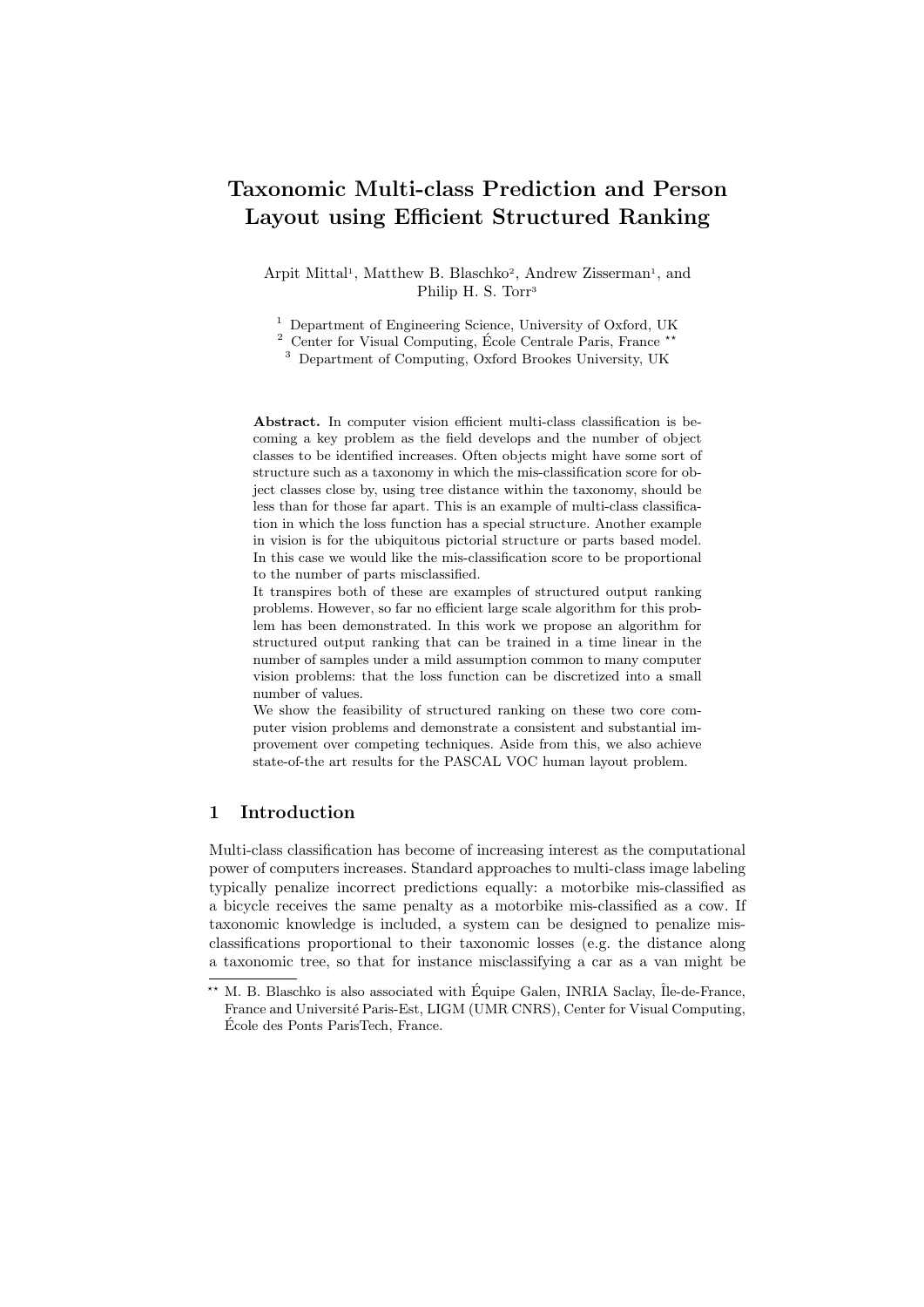

Fig. 1. Sample high ranked results of person layout detection task for the VOC 2010 test dataset. The blue rectangle represents the provided bounding box of the person, green rectangles are the detected hands and red rectangle is the detected head respectively. Our method yields the best results despite high variation in pose and occlusion.

better than misclassifying it as a banana). We refer to the problem of multiclass classification with a structured loss defined by a taxonomy as taxonomic multi-class prediction. A taxonomy defines a limited number of losses, which are logarithmic in the number of classes [1].

Person layout is another example of a multi-class problem. The person layout problem of the PASCAL VOC challenge [2] involves predicting the bounding box for several parts of a person (head, hands and feet). It is a very challenging task with evaluation over real-world images comprising a variety of different viewpoints and highly varied human layout configurations. The success of the layout prediction is judged by the correct prediction for the presence/absence of the parts and also by their correct localization. The natural loss underlying this problem can be computed from the number of incorrectly predicted parts.

The output space of both these problems is structured and can be solved by the structured output support vector machine (SOSVM) [3, 4], which generalizes the support vector machine to the case of complex or interdependent output spaces. SOSVM has been successfully applied to core computer vision tasks such as stereo vision [5], object detection [6], and segmentation [7]. Furthermore, both multi-class taxonomic prediction and person layout exhibit an inherent order among the different instances. For any class in the tree multi-class taxonomic prediction the class taxonomy defines the ordering of predicted classes according to the distance in the tree. In the person layout problem, instances having more correctly predicted parts are ranked higher than those with less correctly predicted parts. As such, it is clear that these problems could benefit from the use of structured output ranking, which has been shown to improve over the SOSVM when predictions involve ranking results [8–10].

Although structured output ranking often performs better than the SOSVM for problems with certain structured losses, it has previously not been feasible to train the ranking objective with all pairs of training samples when the number of samples is large [11]. The number of constraints in an SVM or SOSVM is linear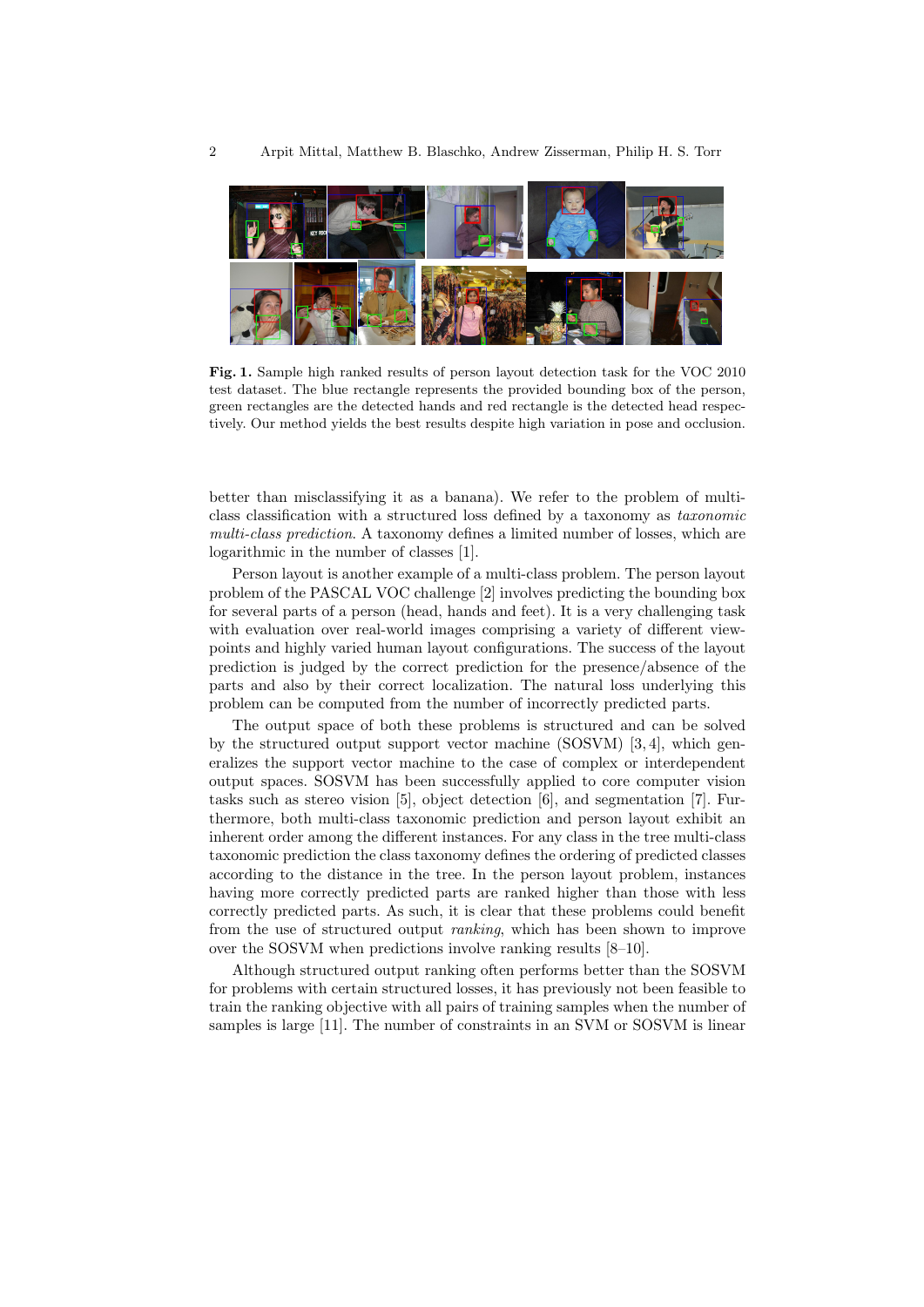in the number of training samples, whilst structured output ranking is quadratic. As standard computer vision datasets contain thousands of samples, complexity quadratic in the number of samples is typically infeasible. In all the efficient formulations of structured output ranking proposed so far, the constraints are defined either between ground-truth and one (most) incorrect prediction per training image [8] or between predictions above and below a certain threshold value [9, 10]. If these formulations are generalised for all pairs of predictions (our case), it would result in an  $\mathcal{O}(n^2)$  algorithm. In this paper we show that training of the structured output ranking objective can be performed with linear complexity if the structured output loss has a small number of discrete values. We demonstrate the applicability of this linear time algorithm to the two quite disparate tasks: taxonomic multi-class prediction (Section 4) and person layout (Section 5).

We show that learning with structured output ranking consistently surpasses the predictive performance of SVM, SOSVM, ordinal regression and other related methods.

## 2 Structured Output Ranking – Review

For a given training set,  $(x_1, y_1), ..., (x_n, y_n)$ , where  $x_i$  is the input and  $y_i$  is the output, structured output prediction [3] learns a compatibility function  $f(x_i, y_i) =$  $\langle w, \phi(x_i, y_i) \rangle$  that assigns a scalar value indicating the fitness of the structured prediction  $y_i$  to  $x_i$ . To do so, a combined feature representation  $(\phi(x_i, y_i))$  is used and the training problem involves the learning of a classifying hyperplane (w) for this joint feature map. For computer vision problems,  $x_i \in \mathbb{R}^d$  is the  $i^{th}$ image represented as a d-dimensional feature vector, and  $y_i \in \mathcal{Y}$  is a sample in a structured output space. The domain of  $\mathcal Y$  is application specific. For multiclass prediction,  $\mathcal{Y} \equiv \{1, ..., c\}$ , where c is the number of class labels. For human layout,  $\mathcal{Y} \equiv \mathcal{R}^{4r}$ , where r is the number of body parts each represented by four co-ordinates of its bounding box.

Ordinal regression. In ordinal regression [12] (which is not a structured output), the output  $y_i$  is a scalar value indicating the ordering (rank) of  $x_i$ . Thus, for this problem  $y_i \in \{1, ..., R\}$ , so that the values  $1, ..., R$  are related on an ordinal scale. R is the number of rank values. The goal is to learn a ranking function  $h(x) = w^T x$ , such that higher ranked pairs are assigned higher score, i.e.,  $h(x_i) > h(x_i) \iff$  $y_i > y_j$ . This results in the following optimization problem:

$$
\min_{w,\xi} \frac{1}{2} ||w||^2 + C \sum_{i,j} \xi_{ij} \quad s.t., \xi_{ij} \ge 0,
$$
\n
$$
(1)
$$
\n
$$
w^T x_i - w^T x_j \ge 1 - \xi_{ij}
$$

where  $(i, j)$  are the ordered indices of training samples, such that  $y_i > y_j$ . This formulation finds a solution that minimizes the number of training examples that are swapped w.r.t. their desired order.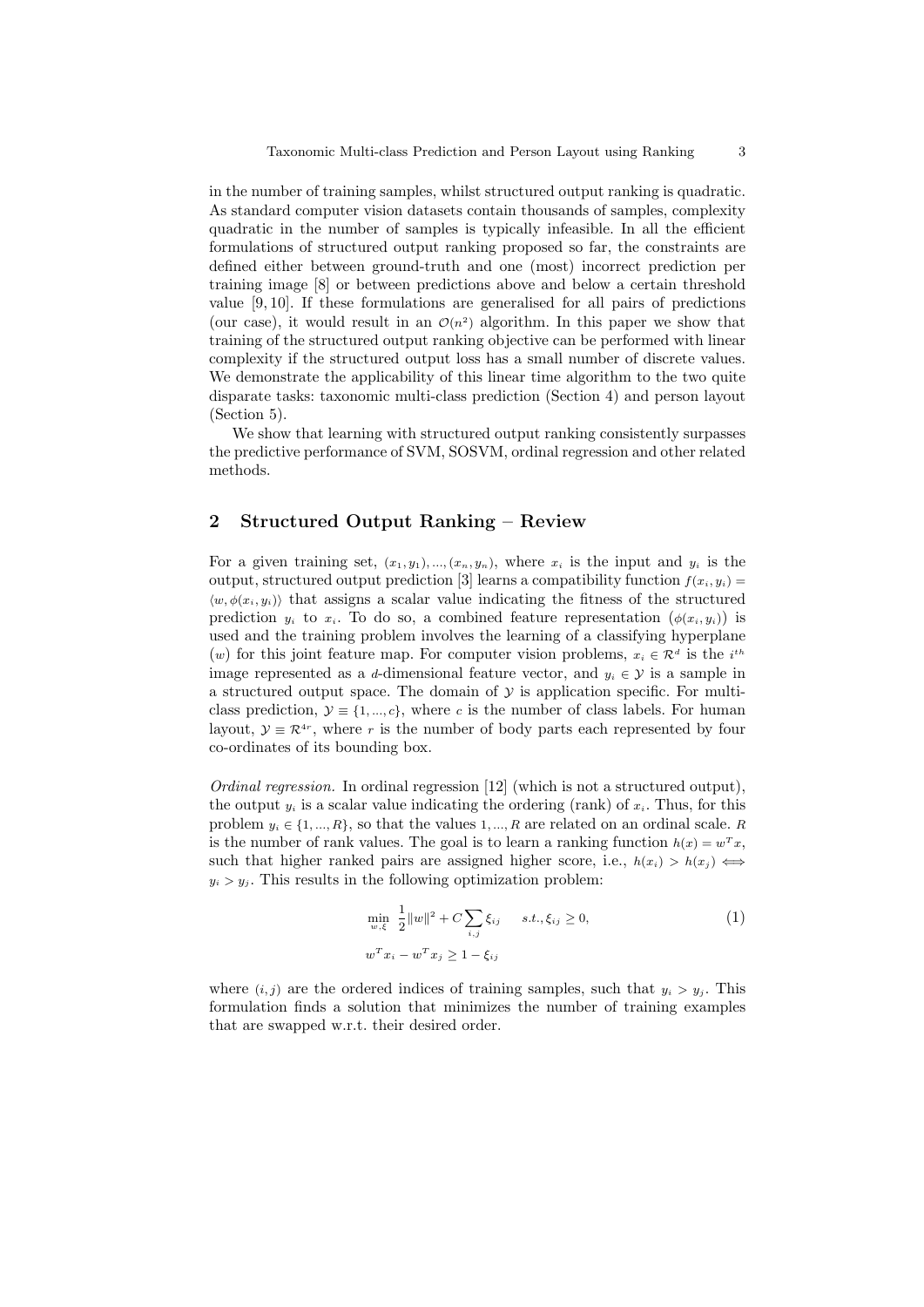Structured output ranking. In structured output ranking, the goal is to learn a compatibility function  $f(x_i, y_i) = w^T \phi(x_i, y_i)$ , such that input-output pairs with lower loss (e.g. fewer mispredicted parts in the case of human layout) are assigned higher compatibility score. To do so, a loss value  $\Delta(y_i)$  is defined for every inputoutput pair  $(x_i, y_i)$  which represents the loss associated with the prediction  $y_i$ in the image  $x_i$ . In this case  $(x_i, y_i)$  now correspond to a training set including incorrect predictions  $y_i$  for the  $x_i$  as well as correct predictions. We will write  $\Delta_i$ in place of  $\Delta(y_i)$  in the sequel. The compatibility function f is learned such that it holds,  $f(x_i, y_i) > f(x_j, y_j) \iff \Delta_i < \Delta_j$ . Structured output ranking generalises ordinal regression to structured space and does so by modifying the hinge loss paid for misordered pairs. The objective function is modified as follows such that it pays a loss proportional to the difference in losses for misordering:

$$
\min_{w,\xi} \frac{1}{2} ||w||^2 + C \sum_{(i,j) \in \mathcal{P}} \xi_{ij} \quad s.t., \xi_{ij} \ge 0,
$$
\n
$$
w^T \phi(x_i, y_i) - w^T \phi(x_j, y_j) \ge 1 - \frac{\xi_{ij}}{\Delta_j - \Delta_i}
$$
\n
$$
(2)
$$

where  $P$  denotes the set of ordered training sample pairs such that the structured output loss, of the sample  $\Delta_i$ , of sample *i* is less than the loss,  $\Delta_i$ , of sample *j*.

This form (2) of the objective function is referred as slack rescaling. Another common form, margin rescaling, uses the difference in the losses to change the margin directly rather than scaling the slack variable. Due to space restrictions, in the paper we will only consider the case of slack rescaling.

#### 3 Linear Time Constraint Generation

The above formulation has  $m \in \mathcal{O}(n^2)$  number of constraints and slack variables, where  $n$  is the number of training samples. Although the objective function can contain a number of constraints quadratic in the number of structured output predictions, many vision applications have loss functions that have a fixed number of discrete values, L. For instance, the VOC detection overlap score [2] is a continuous value lying between 0 and 1. However, if it is rounded to tenths of a decimal then we get 11 discrete values. A limited number of discrete loss values also arise in taxonomic multi-class prediction (Section 4) and part based models with thresholded loss (Section 5). Having a small number of loss values enables us to adapt the cutting plane strategy of Joachims [13], achieving a linear time complexity to optimize over a quadratic number of constraints. It is to be noted that in [13], algorithms are given for SVM classification and ordinal regression, which are very different from the problem we are addressing.

We propose an equivalent 1-slack formulation [13] of structured output ranking that uses a single slack variable  $\xi = \sum_{(i,j) \in \mathcal{P}} \xi_{ij}$  resulting in the following cutting plane optimization problem:

$$
\min_{w,\xi} \frac{1}{2} ||w||^2 + C\xi, \quad s.t., \xi \ge 0,
$$
\n
$$
\frac{1}{m_i} \sum_{(i,j) \in \mathcal{P}} c_{ij} (w^T \phi(x_i, y_i) - w^T \phi(x_j, y_j)) \ge \frac{1}{m_i} \sum_{(i,j) \in \mathcal{P}} c_{ij} - \frac{\xi}{\Delta_j - \Delta_i}
$$
\n(3)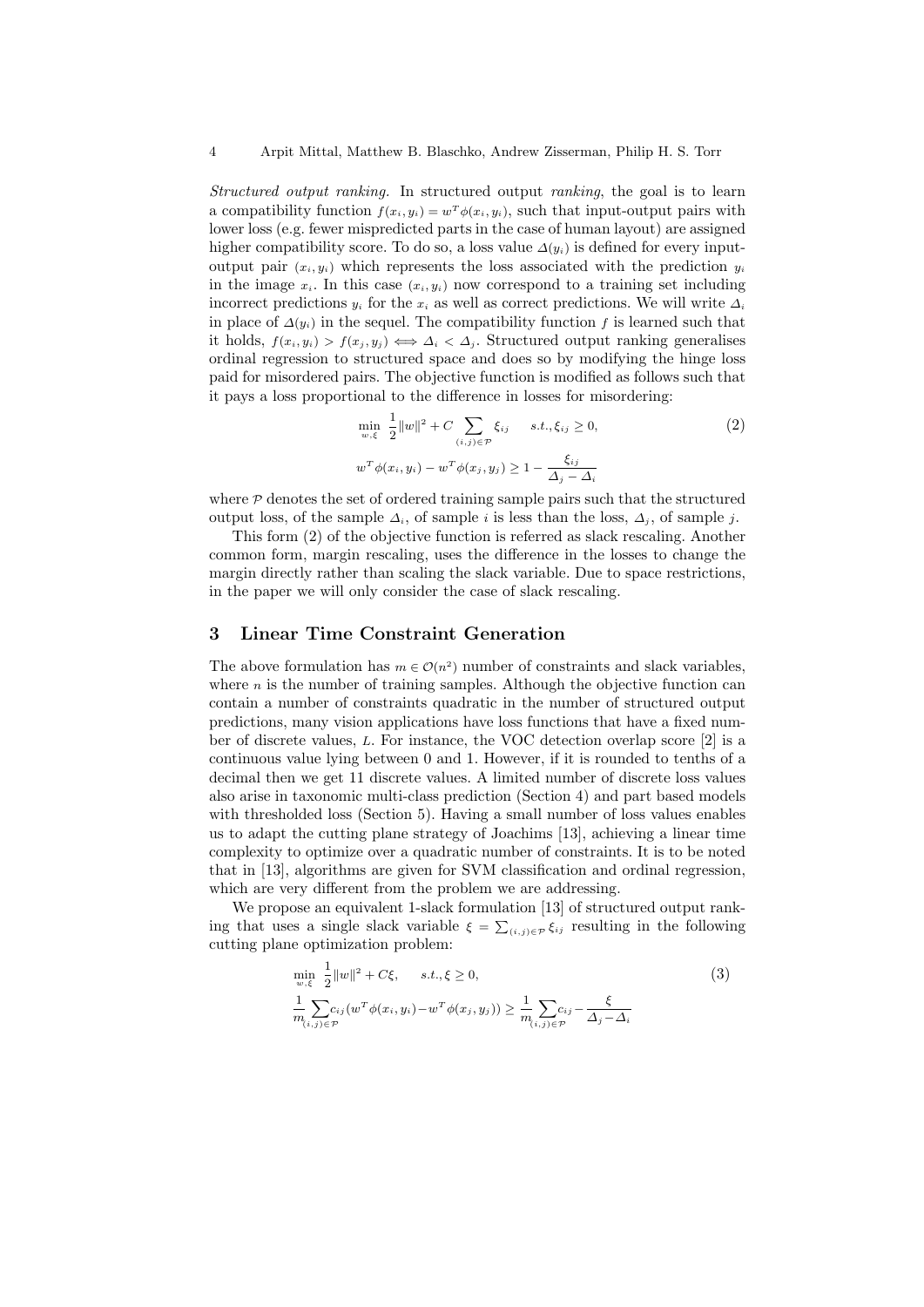

Fig. 2. Linear time constraint generation method. For a particular  $w$  the data-points with training pairs  $(x_i, y_i)$  are ordered in decreasing compatibility scores  $w^T \phi(x_i, y_i)$  (shown by the horizontal arrow sign). The vertical arrow represents the current position of the scan through the data. Gray bars are all the data-points with training pairs having the given loss value  $l$ . Black bars are the data-points with training pairs which have loss  $l' > l$ . For simplicity of the explanation, the margin is considered to be zero. In this case, a constraint is violated when a black bar is placed earlier than a gray bar in the sorted list. In (a), the first black bar will violate constraints with the three subsequent gray bars and in (b), the second black bar will violate constraints with the two remaining gray bars. If an account is maintained of all the subsequent gray bars in the list, then all the violated constraints  $(i, j)$  having  $\Delta_i = l$  can be obtained in a single scan through the data.

Here  $c_{ij} \in \{0,1\}$  is the indicator variable stating whether the constraint between samples i and j has been included in the summation. The indicator  $c_{ij}$  is 1 if the corresponding constraint in (2) is violated and zero otherwise, i.e.,  $c_{ij}$  =  $|(\Delta_i \langle \Delta_j) \wedge ((w^T \phi(x_i, y_i)) - (w^T \phi(x_j, y_j)) \langle \Delta_k) \rangle|$ . Thus, a constraint is violated when the training samples are scored such that the difference in the scores of lower loss sample and higher loss sample is less than the margin. While the above formulation (3) has  $2^n$  constraints one for each possible value of  $c_{ij}$ , it has only one slack variable  $\xi$  shared across all constraints. Each constraint in this formulation correspond to the sum of a sub-set of constraints from formulation (2) selected by  $c_{ij}$ .

Cutting plane optimization of Equation (3) consists of alternating between optimizing the objective with a fixed set of constraints, and finding violated constraints of the current function estimate. The core of the learning algorithm is to determine, for a given  $w$ , the most violated constraints.

For a given loss value *l*, all the violated constraints for pairs  $(i, j)$  such that  $\Delta_i = l$  can be obtained in linear time using a strategy analogous to the one proposed in [13] for ordinal regression. To do so, first the training samples are sorted in terms of decreasing compatibility scores  $(w^T \phi(x_i, y_i))$ . If a sample j with  $\Delta_i > l$ is scored such that difference between the scores of samples  $i$  and  $j$  is less than one  $(i.e., the margin is violated), it will also violate all the subsequent samples,  $i'$  with$  $\Delta_{i'} = l$  in the sorted list (i.e., having  $w^T \phi(x_{i'}, y_{i'}) < 1 + w^T \phi(x_j, y_j)$ ). Thus by bookkeeping all the samples having loss value  $l$ , all the violated constraints for pairs  $(i, j)$  having  $\Delta_i = l$  can be found in one pass through the training data. Figure 2 illustrates the method. If the number of possible loss values is small, then this gives a linear time solution for generating all the violated constraints (by going through each of the loss values in this manner). The complete learning method is summa-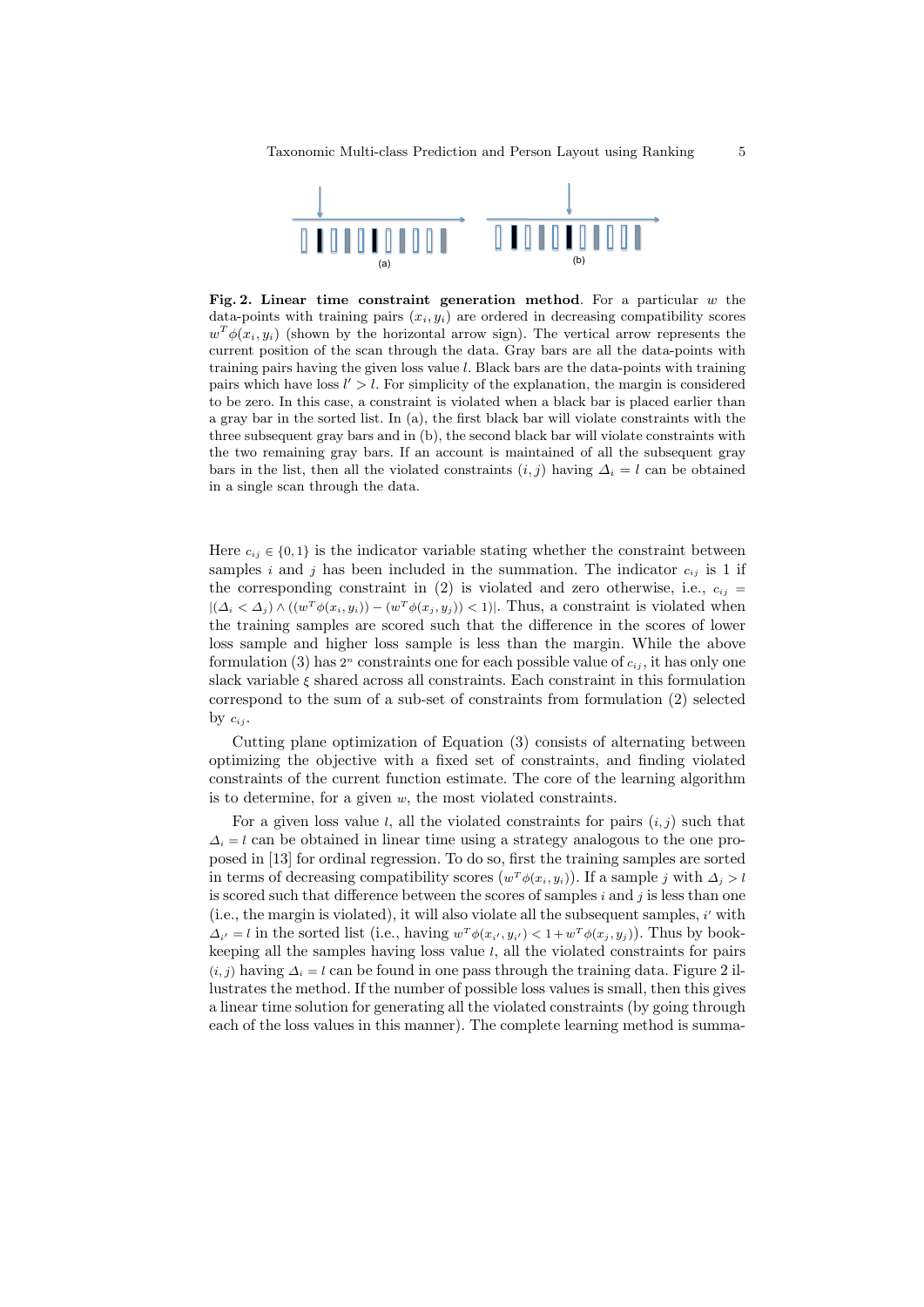Algorithm 1 1-slack optimization for structured output ranking with slack rescaling.

```
1: Input: S = ((\phi(x_1, y_1), \Delta_1), ..., (\phi(x_n, y_n), \Delta_n)), C, \epsilon)2: L = (\Delta_1, \Delta_2, ..., \Delta_n)<br>3: sort L in decreasing order
 4: W \leftarrow \emptyset5: repeat
  6: (w, \xi) \leftarrow argmin_{w, \xi \geq 0} \frac{1}{2} w^T w + C \xis.t. \forall (c^+, c^-) \in W: \frac{1}{m} w^T \sum_{i=1}^n (c_i^+ - c_i^-) \phi(x_i, y_i) \geq \frac{1}{2m} \sum_{i=1}^n (c_i^+ + c_i^-) - \xi7: sort S by decreasing w^T \phi(x_i, y_i)\frac{8}{9}:
               t^+ \leftarrow 0; c^- \leftarrow 09: for l = l_2, ..., l_{|L|} do<br>10: n_l \leftarrow number of \epsilon10: n_l \leftarrow number of examples with \Delta_i = l<br>11: i \leftarrow 1; j \leftarrow 1; a \leftarrow 0; b \leftarrow 0; d \leftarrow 011: i \leftarrow 1; j \leftarrow 1; a \leftarrow 0; b \leftarrow 0; d \leftarrow 0<br>12: while i \leq n do
12: while i \leq n do<br>13: if \Delta_i == l t
13: if \overline{\Delta_i} = l then<br>14: while (i \leq n)14: while (j \leq n) \wedge (w^T \phi(x_i, y_i) - w^T \phi(x_j, y_j)) < 1 do
15: if \Delta_i > l then
16: b + +; d \leftarrow d + \Delta_j; c_j^- \leftarrow c_j^- + (n_l - a)(\Delta_j - \Delta_i)17: end if<br>18: i + +18: j + 1<br>19: j + 119: end while<br>20: a + \frac{1}{2}:
20: a + +; c_i^+ \leftarrow c_i^+ + d - b\Delta_i21: end if<br>
\begin{array}{ccc} 21 & \text{end if} \\ 22 & & i++ \end{array}22: i + -<br>23: end wl
23: end while<br>
24: end for<br>
25: W \leftarrow W \cup \{0\}24: end for<br>25: W \leftarrow W \cup \{(c^+, c^-)\}26: until \frac{1}{2m} \sum_{i=1}^{n} (c_i^+ + c_i^-) - \frac{1}{m} \sum_{i=1}^{n} (c_i^+ - c_i^-) (w^T \phi(x_i, y_i)) \leq \xi + \epsilon27: return (w, \xi)
```
rized in Algorithm 1. Source code of a reference implementation is available from our website at: http://www.robots.ox.ac.uk/~vgg/software/struct\_rank/.

In the algorithm, we have used variables  $c_i^+$  and  $c_i^-$  which are the weighted counts of violations in which the *i*th sample occurs with positive sign (i.e.  $c_{ij} = 1$ ) and negative sign (i.e.  $c_{ji} = 1$ ) respectively. In slack rescaling, these weights are related to  $c_{ij}$  by  $\frac{1}{m} \sum_{(i,j) \in \mathcal{P}} (\Delta_j - \Delta_i) c_{ij} = \frac{1}{2m} \sum_{i=1}^n (c_i^+ + c_i^-)$ . In each iteration, the algorithm computes the optimum over the current working set  $W$  (line 6). In lines 9–24, it finds all the violated constraints and adds them to the current working set W (line 25). Unlike ordinal regression, the variables  $c_i^+$  and  $c_i^-$  are scaled by the loss values, which results in the scaling of hinge loss of the objective function with the difference in loss values of samples. As long as the number of loss values,  $|L|$ , is independent of the number of samples, computation of the outer loop (lines 9–24) is therefore also linear in the number of samples. The linear time algorithm for ordinal regression proposed in [13] is a special case of our method. Plugging  $\phi(x_i, y_i) = x_i$  and replacing  $\Delta_i - \Delta_i$  with 1, our method reduces to ordinal regression.

# 4 Taxonomic Multi-class Prediction

Class hierarchies (otherwise known as taxonomies) are especially important in computer vision when scaling classification and detection to large numbers of categories [14]. In this work, class hierarchies are learned in a ranking setting.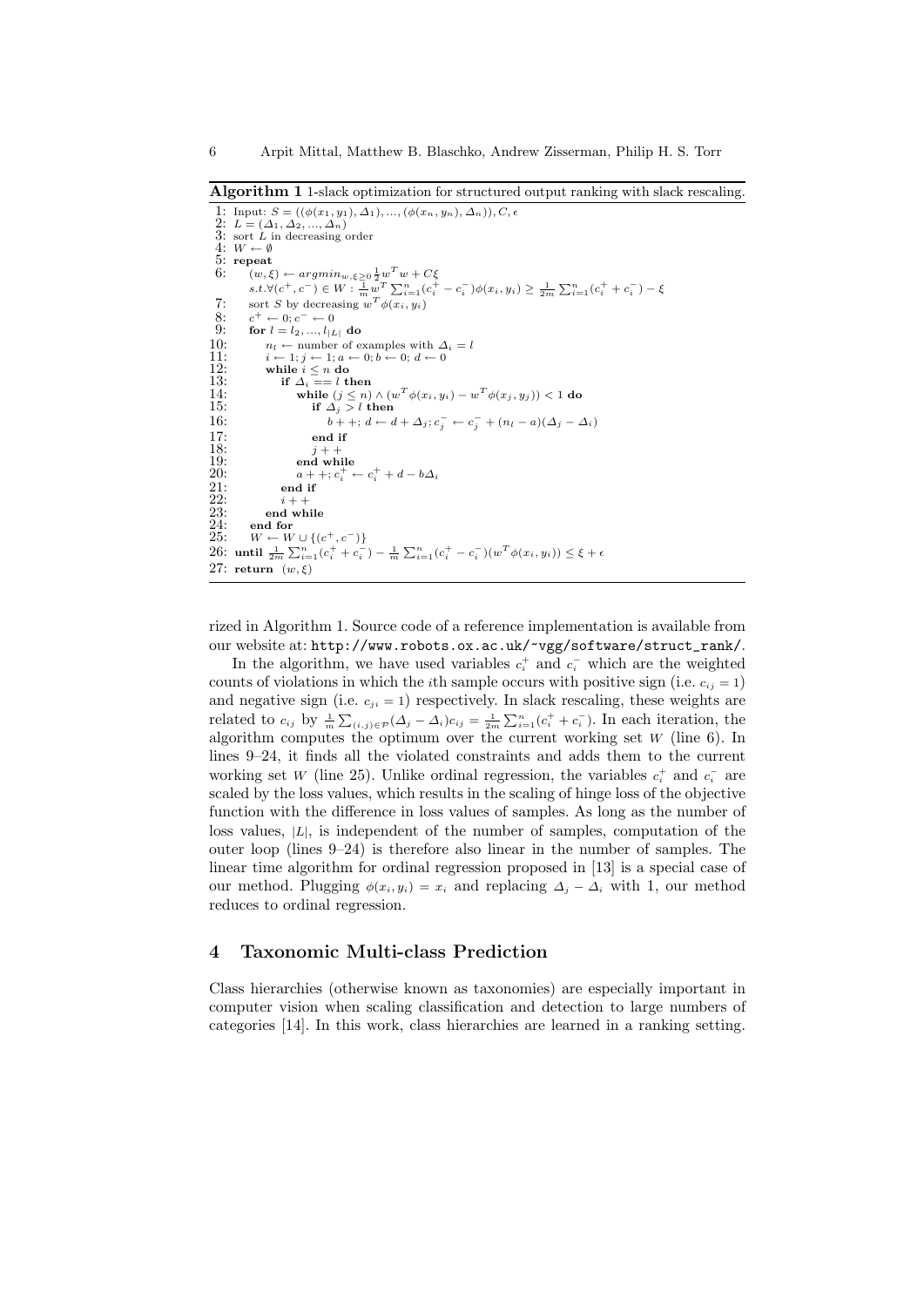This is done by using the taxonomic loss as the  $\Delta$  value in the structured output ranking objective. We define the taxonomic loss as the minimum path length between the two classes in the taxonomic graph, resulting in a number of loss values logarithmic in the number of classes to be predicted [15]. A class nearer to the reference class in the taxonomic graph is ranked higher. For example, if the taxonomy is  $\{\{\text{animal}, \{\text{horse}, \text{cow}\}\}\$ ,  $\{\text{vehicle}, \{\text{bus}, \text{motorbike}\}\}\$ , then the loss for misclassifying a 'cow' with 'horse' will be 2 whereas the loss for mis-classification between 'cow' and 'motorbike' will be 4. Thus, the number of possible loss values is  $\mathcal{O}(\log c)$ , where c is the number of class labels. It should be noted that usually  $c \ll n$ , where n is the number of training samples.

The joint feature map,  $\phi$  used in this work, is the standard one used in multiclass and taxonomic prediction [15, 16]. This is given by  $\phi(x_i, y_i) = \lambda(y_i) \otimes x_i$ .  $\lambda(y_i) \in \mathcal{R}^c$  is the class attribute vector, which is defined as:  $\lambda_j(y_i) = 1$ , if  $j = y_i$ , zero otherwise.  $x_i \in \mathbb{R}^d$  is the  $i^{th}$  image represented as a d-dimensional feature vector. Here  $\otimes$  denotes a Kronecker product, thus  $\phi(x_i, y_i) \in \mathcal{R}^{d \cdot c}$ . The ordinal constraints of (2) therefore enforce that the scores of the classes are ordered in proportion to their distance in the taxonomic tree to a ground truth class.

Evaluation measure. The performance is evaluated using the cumulative taxonomic loss [15]. This is computed by accumulating the taxonomic loss over the top scoring t classes for a given image, where  $t \in [1..C]$ . The results are reported (Section 6) as the mean cumulative taxonomic loss which is obtained by averaging the cumulative taxonomic loss for different ranks over all the test images. The ImageNet challenge [17] also uses a hierarchical cost as an evaluation criteria.

We test how well structured ranking performs compared to other methods for the following two datasets:

Indoor scene database. The indoor scene database [18] consists of 15620 images for 67 different indoor categories. The categories are further grouped into 5 scene groups which defines a two level taxonomy. The dataset is partitioned into the training set and the test set by choosing 80 and 20 images from each of the classes, respectively.

PASCAL VOC 2007 classification dataset. The PASCAL VOC 2007 classification dataset [2] is comprised of 5011 images in the combined training and validation set and 4952 images in the test set. Each image may contain multiple objects and the images are annotated for 20 different object categories. A taxonomy is defined with these 20 classes by the organizers [2], which we use for our experiments.

#### 4.1 Implementation Details

Image descriptors. SIFT descriptors [19] are extracted with a spatial stride of 5 pixels, and at four scales, defined by setting the width of the SIFT spatial bins to 4, 6, 8 and 10 pixels respectively. For the indoor scene database experiments, the features are quantised into a visual vocabulary of size 1000. A 2-level spatial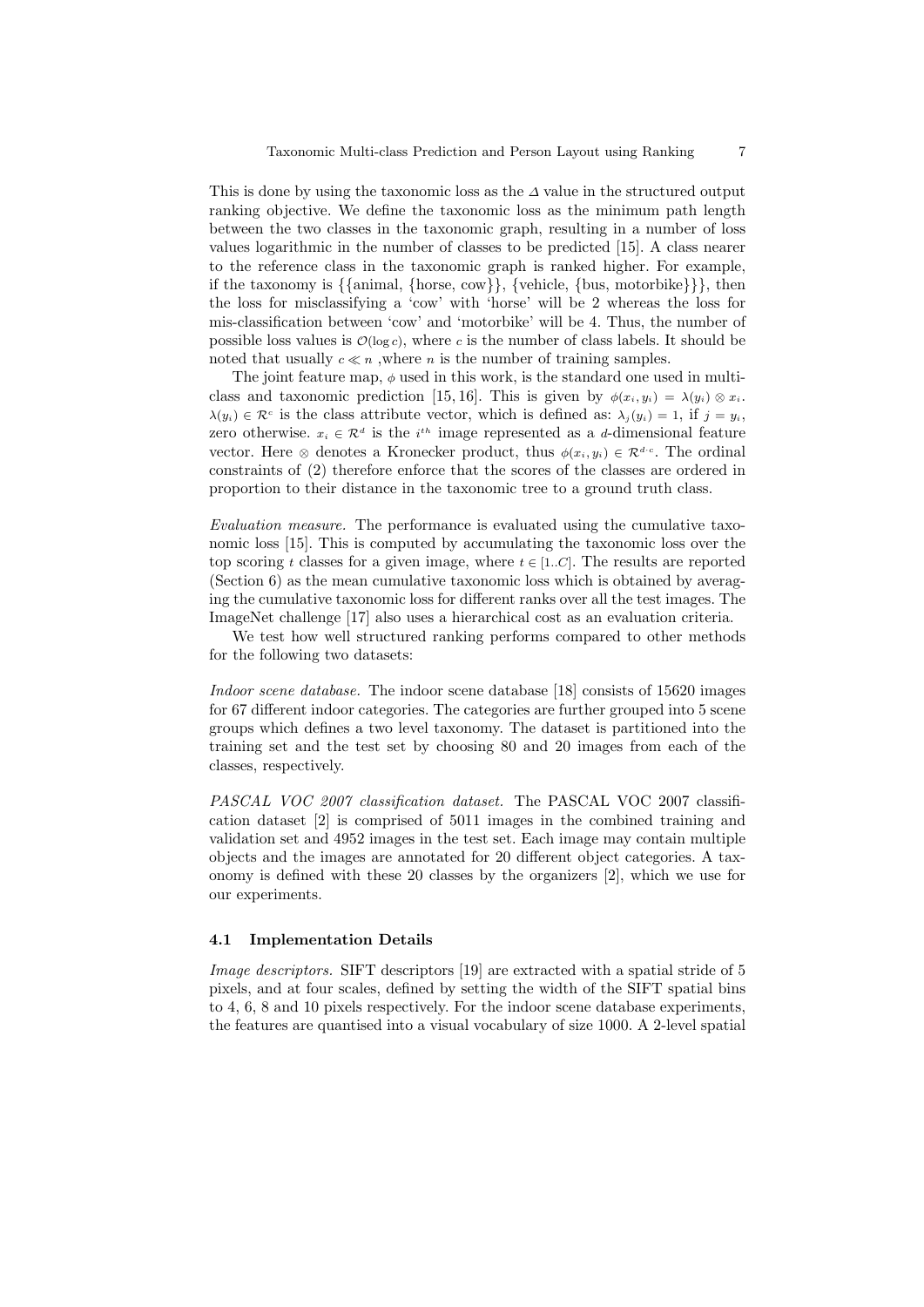pyramid model [20] is obtained by dividing the image in  $1\times1$  and  $2\times2$  grids, for a total of 5 regions. For the experiments on the VOC 2007 dataset, the visual vocabulary used is of size 10000, and the quantized descriptors are encoded using locality-constraint linear encoding (LLC) [21]. The spatial regions are obtained by dividing the image in  $1\times1$ ,  $3\times1$  and  $2\times2$  grids, for a total of 8 regions.

Learning methods. SVM and SVM-rank classifiers are trained by minimizing the  $0/1$  loss and are learned in a 1 vs. all fashion. SOSVM and structured ranking SVM algorithms minimize the taxonomic loss and are modelled using the joint feature map.

## 5 Person Layout

In the person layout competition of the VOC challenge [2], a bounding box (refered to hereafter as a human ROI) is provided for each 'person' object in a test image. The job is then to predict the presence or absence of parts (head/hands/feet), and the bounding boxes of those parts. The prediction for a person layout should be output with an associated real-valued confidence of the layout. This confidence score is then used to compute the precision-recall (PR) curve and AP (area under the PR curve) for each of the parts. The mean AP across all the parts is considered as the AP for the person. A submission is evaluated by the AP for individual parts and also by its summary for the person. Therefore, in order to win the competition, it is imperative to perform well on each of the individual parts categories.

Current layout detection methods tend to model the human body as a pictorial structure, and to predict the pose/layout of the person by maximising the posterior of the joint configuration of the body parts [22, 23]. However, these methods suffer from a common curse of pictorial structures, the inability to model occlusion of parts and the over-counting of confidence from a given pixel location. In the experiments, we show that unmodified pictorial structure models are not suited to this setting.

Another approach to solve the person layout problem could be to apply individual part detectors and then combine their outputs in some fashion. There are two caveats here: (i) the task needs the confidence score for the whole layout, not the individual parts; (ii) detection of parts is performed independently, which may lead to sub-optimal performance unless some kind of co-occurrence information is introduced into the framework.

The method we implement here proceeds in two stages, (i) part candidates are generated using individual detectors, (ii) candidates for individual parts are combined and the joint output space is optimized and ranked using the structured output ranking approach. We note that feet are not detected in the current experiments as the training set size is not sufficient to reliably estimate the wide range of appearance in the test set (The AP of the best performing foot detection method for the PASCAL VOC 2010 competition was 1.2%).

Experiments are performed using the PASCAL VOC 2011 [24] person layout dataset. There are 609 images in both the training and validation sets having 850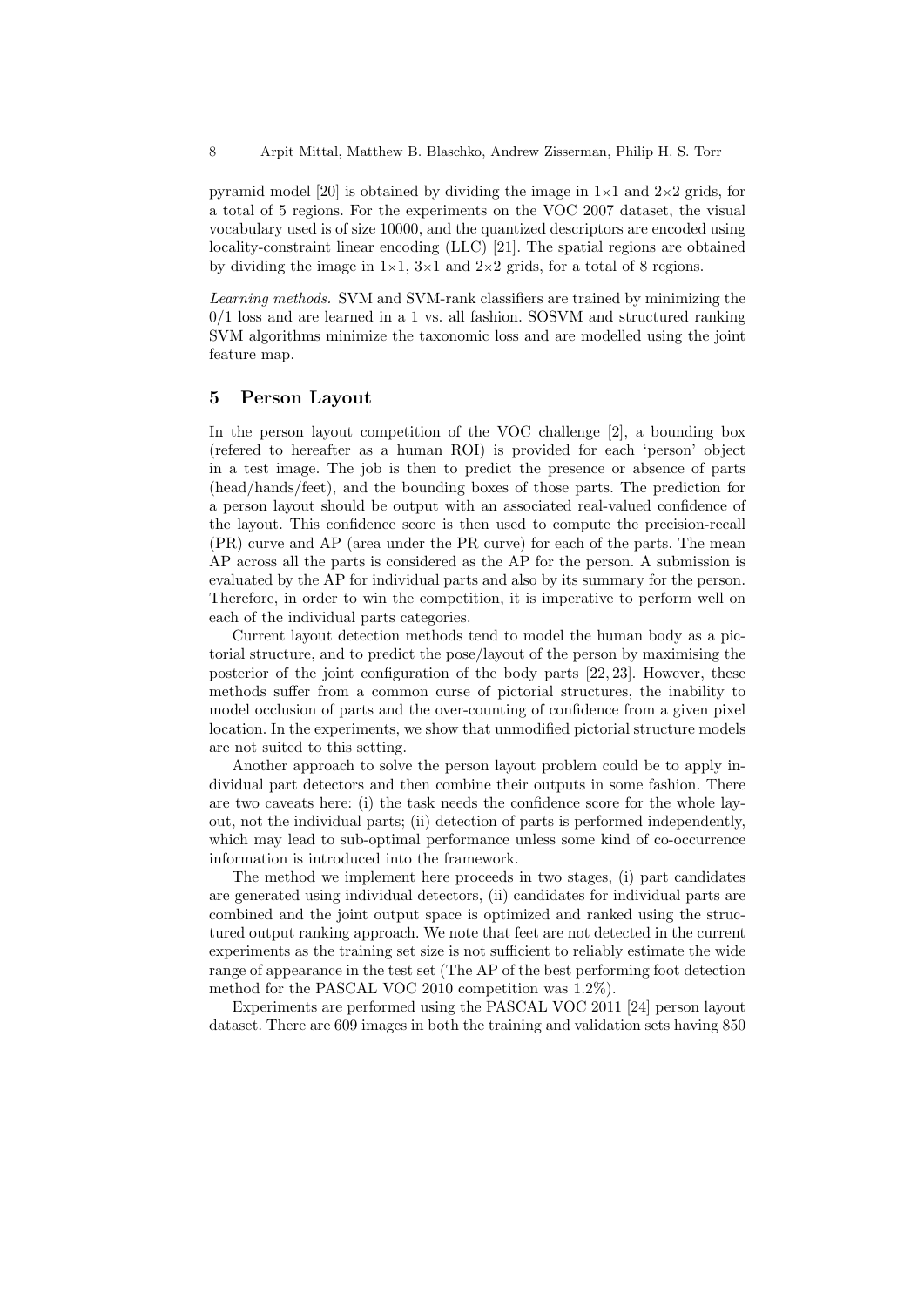human ROIs. The results are reported as the mean AP and standard deviation (Section 6).

#### 5.1 Part candidates generation

The candidates for heads and hands are generated using individual part detectors. Head candidates are generated using a part-based detector of the human head [25]. For the generation of hand candidates, the hand detector available from [26] is used. The output of both the detectors is a bounding box around the part (refered to as ROI hereafter) with a confidence value. The candidates for the parts so obtained are rescored using separate linear SVM classifiers. This is done to include local image information such as positional and scale attributes of the candidates, relative to the human ROI in the image.

The linear SVM classifier for head candidates is trained over a feature vector  $(\phi_{head})$  formed by concatenating: (i) confidence score from the detector, (ii) relative size of head and human ROIs, (iii) fraction of area of head ROI in human ROI. The intuition behind using these features is to suppress any bounding box which either has an abnormal height with respect to the size of the image, or which does not fully lie within the given bounding box of the person. For every human ROI the top scoring head candidate is returned as the detected head.

The linear classifier for the hand is trained in a similar fashion. The feature vector  $(\Phi_{hand})$  consists of: (i) confidence score of the detector, (ii) position within human ROI, (iii) relative position of hand and head ROIs within human ROI, (iv) relative size of hand and head ROIs, (v) overlap score of head and hand ROIs, (vi) fraction of area of hand ROI in human ROI. A head can be detected more reliably in an image compared to a hand. Therefore, the information about the head position is utilized for the detection of hands. The scores of hand candidates are thresholded to give 75% recall on the training set. For every person a maximum of top two scoring hand bounding boxes are returned as the detected hands (zero or one hand may be returned if no image regions score above the threshold).

#### 5.2 Joint learning using structured ranking

We obtain confidence score for the person layout from a ranking function which is learned by jointly optimizing the output spaces of the two parts using structured output ranking. We also compare our results with na¨ıve techniques for combining the confidences of different parts. However, they do not optimise the AP for all parts jointly and as we will show tend to benefit one of the parts at the expense of others.

We define the loss value  $(\Delta)$  for a human layout as 1 - precision. This defines a limited number of loss values corresponding to the fraction of hypothesized part detections that are incorrect. For example, if all parts are hypothesized to be present, then the set of possible loss values is:  $\{0, \frac{1}{3}, \frac{2}{3}, 1\}$ . The numbers in the bracket correspond to the losses when {all, two, one, none} of the hypothesized body parts are correct. The ranking objective function is trained on the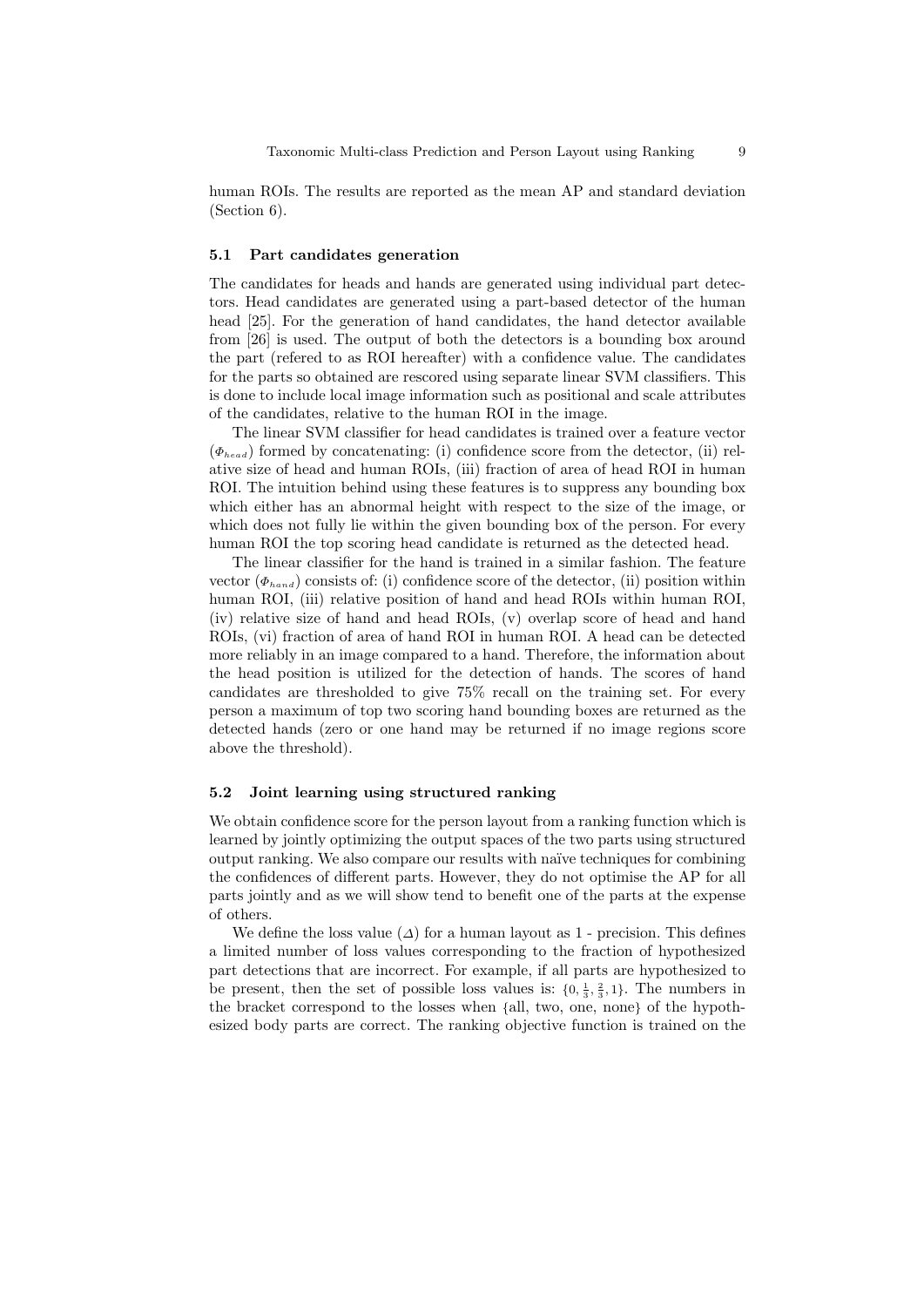|             |              | Indoor |       |                     | <b>VOC 2007</b> |       |       |
|-------------|--------------|--------|-------|---------------------|-----------------|-------|-------|
| Method      | Obj<br>Loss  | 1      | 5     | 10                  | 1               | 5     | 10    |
| <b>SVM</b>  | 0/1          | 2.75   | 16.18 | 33.51               | 2.83            | 17.09 | 39.84 |
| SVM-struct  | $\text{tax}$ | 3.71   | 18.50 | 36.97               | 3.98            | 20.71 | 45.19 |
| SVM-rank    | 0/1          | 3.14   | 15.93 | 32.11               | 3.02            | 17.04 | 39.29 |
| Struct rank | $\text{tax}$ | 2.62   |       | $14.75 \, \, 30.29$ | 2.54            | 15.07 | 36.07 |
| Min loss    |              | 0.00   | 8.00  | 18.00               | 0.00            | 11.70 | 33.35 |

Table 1. Mean cumulative taxonomic loss at different ranks. The cumulative loss is computed as explained in Section 4. 'Obj loss' is the loss that is minimized by the respective learning method, where 'tax' stands for the taxonomic loss. 'Min loss' is the theoretically possible minimum taxonomic loss which is obtained by optimally ordering the class labels. The minimum loss is zero for the top result as the taxonomic loss is zero for correctly labeling an image. For the top two ranked classes, the minimum cumulative loss is the lowest taxonomic loss of a second category. This measure differentiates methods that correctly order multiple predictions by their taxonomic loss. The mean cumulative taxonomic loss for the structured output ranking method is lowest among all the learning methods.

feature vector formed by concatenating the features used earlier for rescoring of parts (i.e., by concatenating the feature vectors of head and all the hands). Thus,  $\phi(x_i, y_i) = [\Phi_{head}(\Phi_{hand})^h]$ , where h is the number of hands in the  $i^{th}$  image, therefore,  $\phi(x_i, y_i) \in \mathcal{R}^{3+6h}$ .

### 6 Experimental Results

In this section we show that using structured ranking SVM a significant improvement is achieved for both the applications. Due to the space constraints, results for slack rescaled versions of structured SVMs are reported. We also experimented with margin rescaled version and found that it performs slightly worse than slack rescaled version, but the difference was negligible.

#### 6.1 Taxonomic Multi-class Prediction

In the following experiments, we compare our approach with binary SVM, SOSVM (SVM-struct) and ordinal regression (SVM-rank). For experiments on the indoor scene database, we train our model using the training set and test it on the test set. For the VOC 2007 dataset, training is done using the training-validation set and testing on the test set following the competition protocol. A validation step was employed to set the  $C$  parameter. For all formulations linear kernels were used.

Table 1 gives the numbers for cumulative loss for the top 1, 5 and 10 ranks for the different methods. It can be seen that the cumulative taxonomic loss decreases for ranking algorithms and it reduces even further by using structured ranking algorithms. Some qualitative results are shown in Figure 3.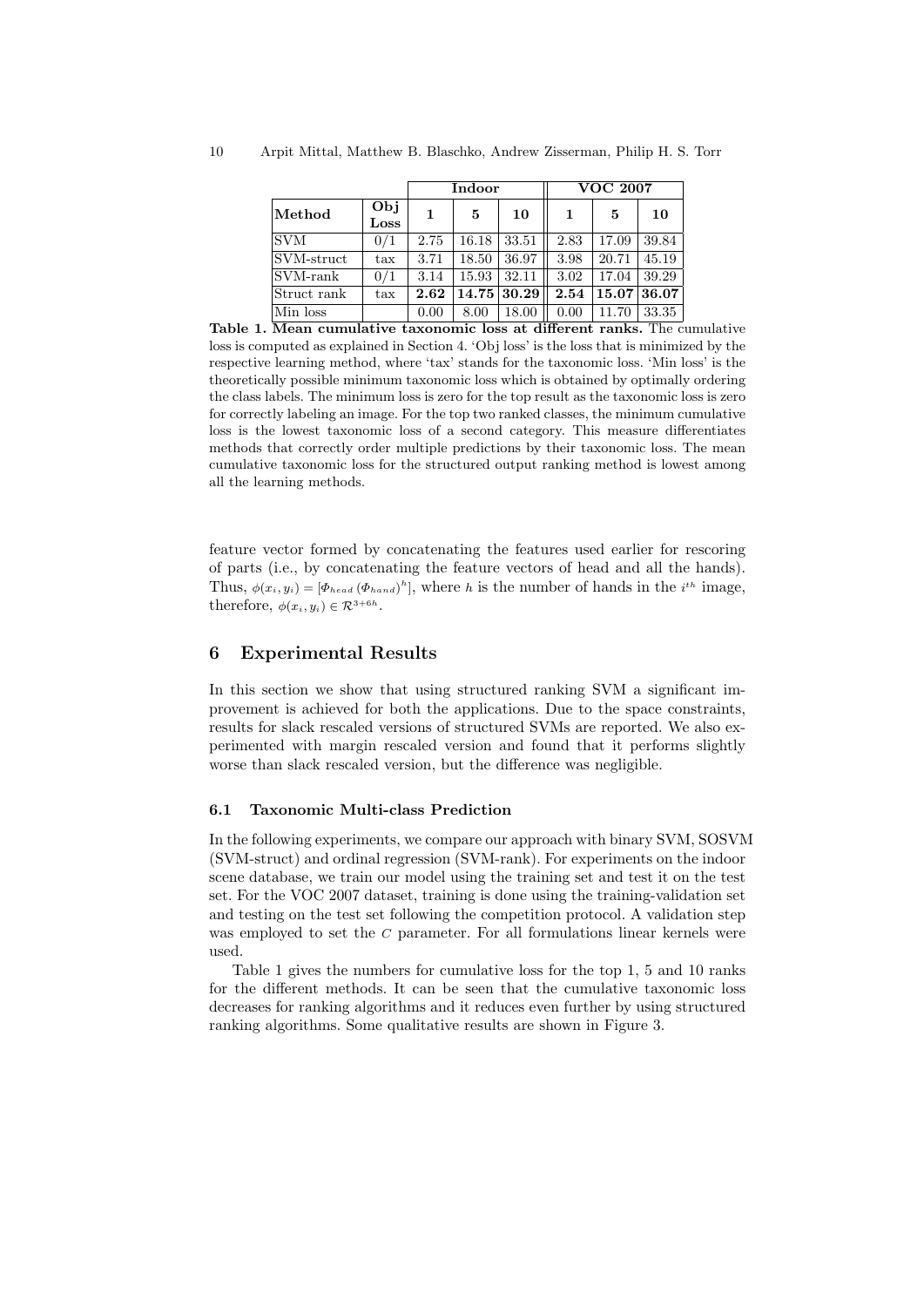|            |                  | Indoor            |                 | <b>VOC 2007</b> |                             |              |  |
|------------|------------------|-------------------|-----------------|-----------------|-----------------------------|--------------|--|
|            |                  |                   |                 |                 |                             |              |  |
| <b>SVM</b> | airport,         | bath, elevator,   | deli, museum,   | person,         | train, cow,                 | car, bus, tv |  |
|            | restaurant, mall | cloister          | studio          | chair, tv       | bus                         |              |  |
| <b>SVM</b> | salon, audi,     | deli, florist,    | church,         |                 | cat, car, bus sheep, horse, | chair, sofa, |  |
| struct     | bowling          | mall              | florist, studio |                 | cat                         | sheep        |  |
| <b>SVM</b> | video, grocery,  | cellar, corridor, | locker, pool,   | sofa, chair,    | train, bus,                 | table, tv,   |  |
| rank       | bookstore        | childroom         | prison          | table           | cycle                       | plant        |  |
| Struct     | mall, grocery,   | elevator,         | museum,         | chair, sofa,    | train, plane,               | person,      |  |
| rank       | bookstore        | waiting, pool     | locker, church  | plant           | boat                        | plane, tv    |  |

Fig. 3. Sample results for the indoor scene and the VOC 2007 classification test datasets. The top three labels (in order) predicted by each method are shown for several test images. More semantically meaningful labels are retrieved by structured ranking than the other methods.

The performance is evaluated over taxonomic loss, therefore, an objective function minimizing taxonomic loss is supposed to give the optimal performance. However, SOSVM (labelled 'SVM-struct') performs worse on these data sets than a binary SVM even when it optimizes taxonomic loss. A SVM optimizing ordinal regression with binary loss (SVM-rank) tends to perform worse than a binary SVM when few labels are returned, but improves over the binary SVM when more labels are returned. However, structured output ranking dominates the performance of all other learning variants. This shows that structured output ranking is the optimal way of optimizing taxonomic loss for the given scenario. The mean cumulative taxonomic loss for the structured output ranking method is closer to the minimum loss for the VOC 2007 dataset than the indoor scene database. This may be because the VOC 2007 dataset has a deeper taxonomy.

#### 6.2 Person Layout

For all the following experiments, 5-fold cross-validation is performed using the training and validation set of the PASCAL VOC 2011 [24] person layout dataset.

Part candidates generation. After rescoring the head and hand candidates using linear SVM classifiers, AP for the head part increases from  $(68.59 \pm 3.14)$ to  $(81.04 \pm 1.7)$  and for hands from  $(23.97 \pm 2.24)$  to  $(28.32 \pm 2.12)$ . It shows that the modeling of dependencies between parts improves detection performance. In general, this can be thought of as a (directed) graphical model that encodes the dependencies between parts. On the same images Yang et al.'s method [23] gives  $(37.71 \pm 1.73)$  AP for head and  $(0.27 \pm 0.02)$  AP for hand. Their system was designed using a stickman for person layout (i.e., one line segment indicating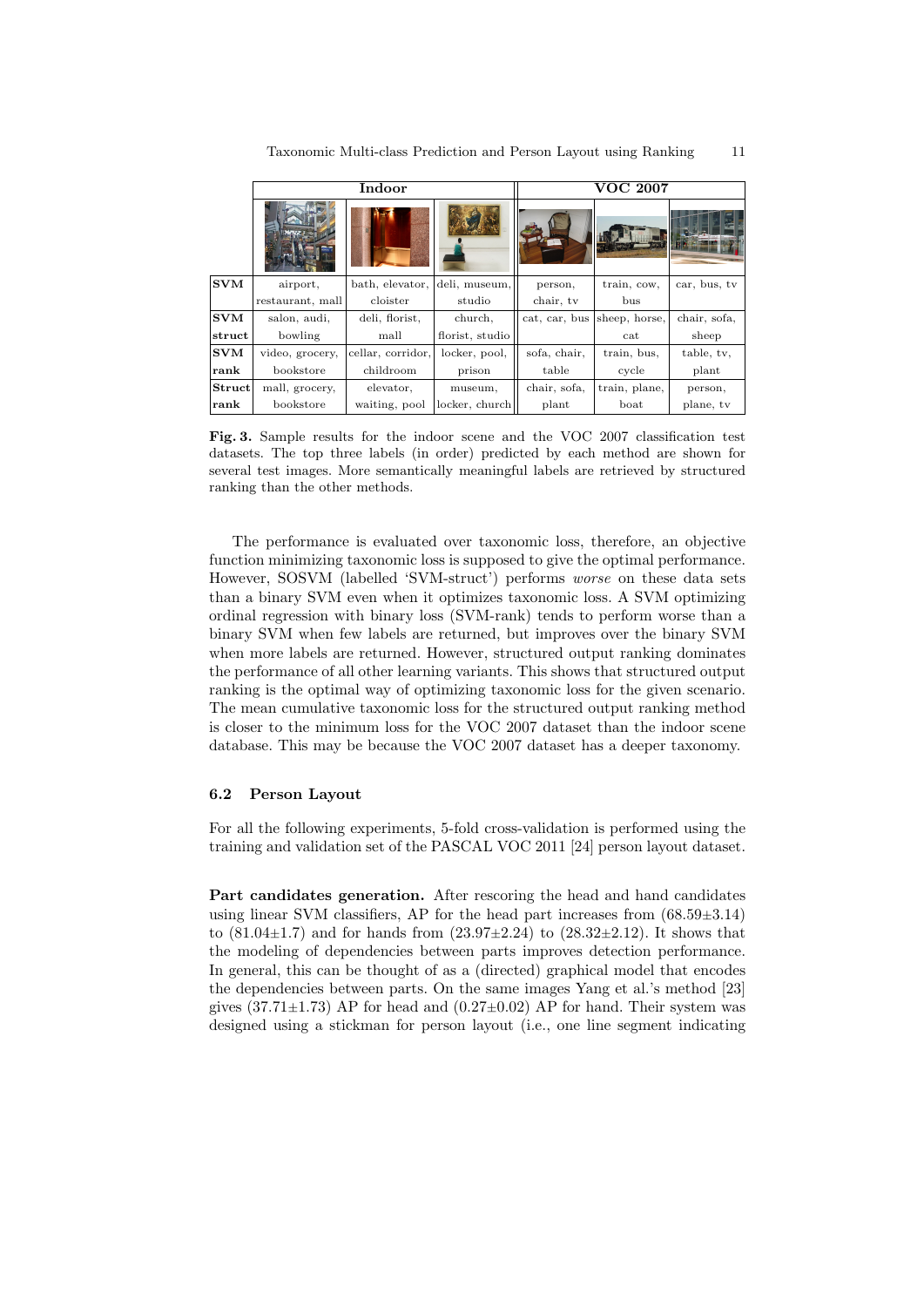| Ordering by      |                  | Head AP% Hand AP% | Mean                    |
|------------------|------------------|-------------------|-------------------------|
| Head score       | $81.04 \pm 1.77$ | $20.98 + 2.21$    | $ 51.01 \pm 1.23 $      |
| Max-hand score   | $74.95 + 3.16$   | $26.16 + 2.49$    | $\sqrt{50.55} \pm 1.55$ |
| Mean-hand score  | $75.61 + 2.33$   | $28.32 + 2.12$    | $51.96 \pm 1.15$        |
| Mean head, hands | $79.77 \pm 2.20$ | $22.90 \pm 2.27$  | $51.33 \pm 1.10$        |
| Max head, hands  | $79.49 \pm 2.00$ | $21.53 \pm 2.30$  | $ 50.51 \pm 1.25 $      |

12 Arpit Mittal, Matthew B. Blaschko, Andrew Zisserman, Philip H. S. Torr

Table 2. AP for different scoring methods. The confidence score for the person layout prediction is computed by combining parts scores in different ways. The last column is the mean of head and hand APs, which is the metric to be maximized. Experiments were performed on train-val set of the VOC 2011 layout dataset.

| Method                                                                   | Head | Hand | Mean | Method                    |      |      | Head Hand Mean |
|--------------------------------------------------------------------------|------|------|------|---------------------------|------|------|----------------|
| $\text{ISVM linear}$ $\text{[73.92\pm3.15]20.29\pm1.76}$ 47.1 $\pm$ 1.87 |      |      |      | Our Method   72.85   26.7 |      |      | 49.8           |
| Rank linear $79.32 \pm 2.7727.88 \pm 1.75$ 53.6 $\pm 1.28$               |      |      |      | BCNPCL                    | 74.4 | 3.3  | 38.8           |
| Rank RBF $ 79.55 \pm 2.88 28.22 \pm 2.25 53.9 \pm 1.29 $                 |      |      |      | <b>OXFORD</b>             | 52.7 | 10.4 | 31.5           |
| `a                                                                       |      |      |      | b                         |      |      |                |

Table 3. (a) AP scores resulting from different learning techniques. The last two rows are different variants of the proposed method. They differ only slightly, but improve substantially over the SVM. The dataset used for the experiments was trainval set of the VOC 2011 layout dataset. (b) AP for the VOC 2010 person layout test dataset. We train our method on the train-val portion of the VOC 2010 layout dataset. The evaluation was computed on the competition server. The results for the other methods are as reported on the competition website [27]. Our result for hand detection is even better than [26], which reports AP of 23.18 for the same dataset.

location, size and orientation for each part). To evaluate their detections using the PASCAL criteria, we estimate the bounding boxes from the stickman. The height is given by length of the stickman line segments and the width is fixed by cross-validation. The hand bounding box is detected by extrapolating along the orientation of the arm from the detected wrist end-point. The poor performance of Yang et al.'s method shows that unmodified pictorial structure approaches do not successfully solve the current problem.

Joint learning using structured ranking. For the experiments, both linear and non-linear kernels were explored. The C parameter and the  $\sigma$  parameter of the Gaussian RBF kernel are optimized by a validation step.

Table 2 shows the inherent tradeoff between the confidences of various parts. While naïve combination schemes can be employed to compute a joint detection score based on the individual part scores, such a strategy will likely choose a suboptimal score. By directly optimizing a loss computed over the combination of parts, the structured output ranking objective can better balance the performance of each part detection. Table 3(a) shows the improved performance when an appropriate joint scoring objective is applied. We see that the ranking objectives (c.f. Section 2) perform substantially better than a binary SVM (first row) and improves the AP for both head and hands.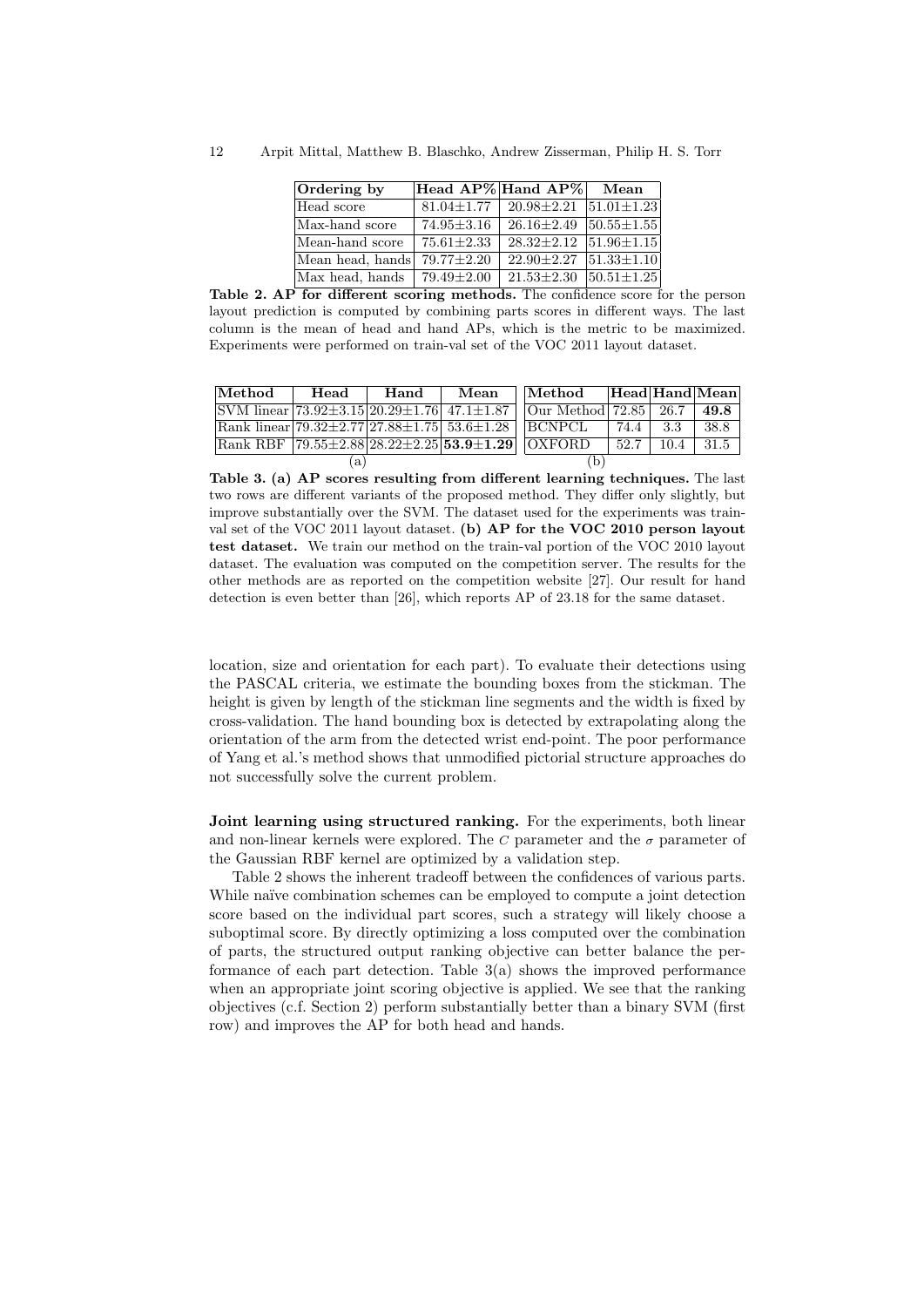Comparison with PASCAL VOC 2010 results. Table 3(b) compares our results with the best performing results in the PASCAL VOC 2010 layout detection competition. We achieve a substantial improvement over the wining entries using our method. For the comparison, we trained the model on train-val set of the VOC 2010 layout dataset. Figure 1 shows some sample results for person layout.

Thus, the person layout experiments show both the effects of the prediction architecture and feature design, as well as the benefits of using a structured output ranking formulation.

Time analysis. Run-time is measured for training on train-val set of the PASCAL VOC 2011 layout dataset. Our method takes on average about  $1/80^{th}$  of a second whereas a normal  $\mathcal{O}(n^2)$  implementation takes around 0.5 seconds (i.e., takes 40 times more time) per cutting plane iteration for a linear kernel training.

#### 7 Conclusions

The experiments in Section 6 lead to several broad conclusions. There is a consistent improvement when using structured output ranking over structured output SVMs and ordinal regression. This indicates that structured output ranking is able to encapsulate the benefits of both approaches, leading to better overall performance. Furthermore, the training of structured output ranking is no more computationally expensive than that of binary SVMs or ordinal regression (c.f. Section 3). Using our method we also achieve state-of-the art results for the PASCAL VOC human layout problem.

The efficient linear time training algorithm for structured output ranking can be used whenever the number of loss values is small and independent of the number of training samples. This is true for a large variety of practical problems. In this work, we have demonstrated this to be the case for taxonomic multi-class prediction and person layout. As such diverse applications as scene layout, object layout, multi-class and multi-label prediction are characterized by small numbers of loss values, and also methods that rank learning from continuous loss values such as [28] can simply be discretized into a small number of losses, we expect that the methods proposed here will find wide application across learning based computer vision.

Acknowledgements. We thank Ken Chateld and Mayank Juneja for providing us with SIFT descriptors for the experiments. We are grateful for financial support from ERC grant VisRec no. 228180, ERC grant no. 259112, ONR MURI N00014-07-1-0182 and PASCAL2 Network of Excellence.

## References

1. Bengio, S., Weston, J., Grangier, D.: Label embedding trees for large multi-class tasks. In: NIPS. (2010)